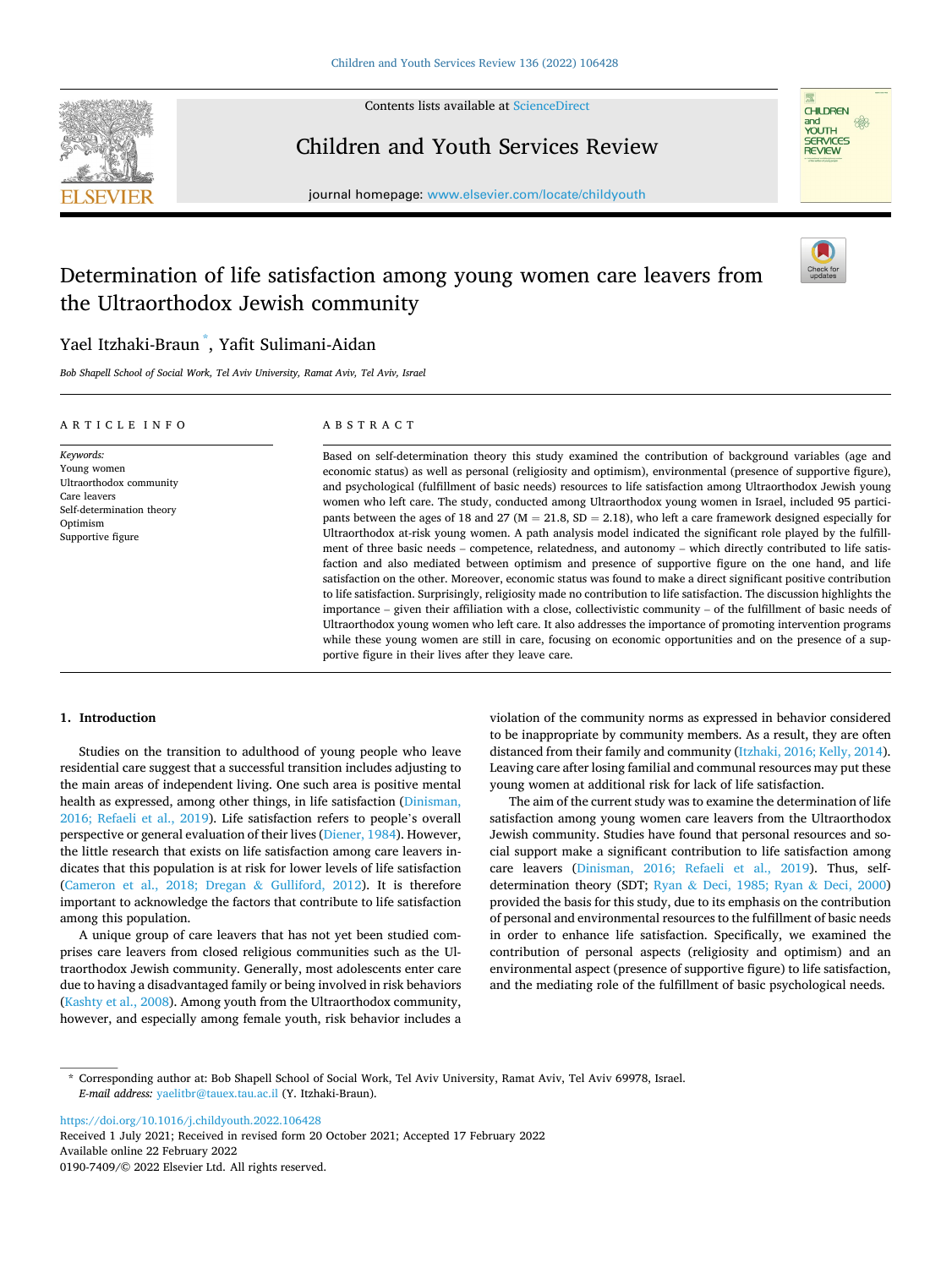#### *1.1. At-risk Ultraorthodox young women*

The Ultraorthodox Jewish sector is one of the closed minority communities in Israeli society, constituting about 12.6% of the total population in Israel (Malach & [Cahner, 2020](#page-7-0)). The Ultraorthodox are in many ways separated from the rest of society, which is perceived as threatening, due to the negative influence of non-Ultraorthodox society's liberal Western values on the Ultraorthodox community. This community is traditional, and segregated, and is fiercely devoted to maintaining a unique way of life characterized by, among other things, separate living areas and special clothing for men and women [\(Goldstein](#page-7-0) & Laor, [2007\)](#page-7-0). State-certified private educational institutions provide the youth of these communities with study programs that are uniquely intended for them, with boys and girls attending single-sex schools [\(Hakak,](#page-7-0) & [Rapoport, 2012; Shpigel, 2011](#page-7-0)). Girls learn in high schools referred to as "seminaries," which combine Jewish subjects together with general studies designed especially for Ultraorthodox girls.

However, the expectations from girls in this community have less to do with the educational aspect of achieving success in school and more to do with demonstrating characteristics that are important to the community (Barth  $\&$  [Ben-Ari, 2014\)](#page-6-0) such as being intelligent, modest, quiet, clean, organized, and observant of tradition [\(Rosenthal](#page-7-0) & Roer-[Strier, 2006](#page-7-0)). In fact, the Ultraorthodox community puts a large emphasis on women's unique role in nurturing and sustaining relational bonds in their homes and community. Girls who engage in risk situations, therefore, are often viewed as disregarding or even negating these communal norms [\(Finkelman, 2011; Kelly, 2014](#page-7-0)).

Risk situations among Ultraorthodox girls can be both "global" risk situations that are common to all at-risk girls, and risk situations that are unique to the Ultraorthodox community. In the latter category are behaviors deemed not proper by the community, such as wearing immodest clothing, applying excessive makeup, or dyeing hair. The girls may start going to inappropriate entertainment venues, or become involved in relationships with boys [\(Itzhaki, 2016; Kelly, 2014;](#page-7-0)  [Schwartz, 2003](#page-7-0)). All of these activities defy the image of Ultraorthodox girls as expected by community members and the norms to which they adhere. The violation of norms usually leads either to expulsion from the seminary or the girl's dropout process. These girls have almost no chance of being accepted back into the Ultraorthodox community. The move from family and community to the streets takes place very quickly for these girls, without their being aware of the abundant risks posed by such a life. With no educational, familial, or communal resources, they begin to engage in global risk situations including substance abuse and sexual behavior [\(Itzhaki, 2016; Weiisbley, 2019](#page-7-0)). It is worth mentioning that child sexual abuse (CSA) is one of the risk situations that leads to out-of-home care (Shimoni & [Benbenishty, 2011\)](#page-8-0). Although there are no exact data regarding CSA in the Ultraorthodox community, there is a growing body of research confirming that children in this community suffer from familial and non-familial sexual abuse [\(Alfandari et al.,](#page-6-0)  [2021; Lusky-Weisrose et al., 2020; Tener et al., 2021\)](#page-6-0), which may lead both to engaging in sexual behaviors and to out-of-home care. The unique care frameworks designed especially for Ultraorthodox at-risk girls are sometimes the only protective system that these girls have.

In Israel, in the year 2016, 10,779 children who were known to child welfare services lived in residential care settings. Among them, only 26.7% were in foster care or family placements, whereas most were in different types of therapeutic residential care settings, such as group homes, with several hundred young people leaving the residential care system each year ([Sabah, 2017](#page-8-0)). Similar to other care leavers, the transition to independent life among Ultraorthodox young women forces them to learn new skills and make important decisions about their education and their housing. Also, they are expected to take responsibility for multiple life areas very rapidly, as opposed to other young adults who gradually develop the ability to take responsibility for their adult lives while relying on family for ongoing support (Stein, [2006\)](#page-8-0). [Zeira et al. \(2014\)](#page-8-0), who compared the outcomes of out-of-homeplacement alumni with the rest of their peers in the same cohort, found that more of the alumni and their families used social services than did the general population, and more of them had a criminal record. Furthermore, the educational outcomes of the care leavers were also less positive. The situation for at-risk Ultraorthodox girls is further complicated by the loss of familial and communal resources as a result of their violating community norms ([Kelly, 2014](#page-7-0)). It is reasonable to suggest that this situation may pose a risk to their life satisfaction.

### *1.2. Self-determination theory*

Self-determination theory (SDT; Ryan & [Deci, 1985, 2000](#page-7-0)) focuses on human motivation and personality, and on people's inherent growth tendencies and innate psychological needs that form the basis of their self-motivation and personality integration. Ryan and Deci (2000) identified three such needs – competence [\(Harter, 1978\)](#page-7-0), relatedness ([Baumeister](#page-6-0) & Leary, 1995), and autonomy [\(Deci, 1975\)](#page-7-0) – which appear to be essential for facilitating the natural propensities for growth and integration, as well as for constructive social and psychological development. Autonomy is the need to be self-regulating, to be the maker or at least the owner of one's choices; competence is the need to be effective in what one does, mastering new skills in the process; and relatedness is the need to feel connected and in alignment with at least some others. By fulfilling these needs, one can experience well-being and optimal functioning. This theory focuses both on the personal and environmental factors that enable the fulfillment of these needs, and on the influence this fulfillment has on psychological aspects, such as wellbeing and life satisfaction (Martin & [Paul Hill, 2012; Ryan](#page-7-0) & Deci, [2000\)](#page-7-0). Specifically, religiosity, optimism, and social support have been found to be significant components in the fulfillment of the three abovedescribed basic needs [\(Brien et al., 2012; Hathcoat](#page-7-0) & Fuqua, 2014; Leow [et al., 2021](#page-7-0)), and in enhancing individuals' life satisfaction ([Martínez-](#page-7-0)Martí & [Ruch, 2017; Vang et al., 2019\)](#page-7-0).

The conceptual framework of SDT is used by scholars to better un-derstand various aspects in the lives of at-risk youth ([Nagpaul](#page-7-0)  $\&$  Chen, [2019\)](#page-7-0). For instance, among adolescents it was found that the fulfillment of the need for autonomy, as expressed in their engagement in behaviors due to the joy and interest these behaviors bring to their life, predicted decreases in substance use. However, engagement in behaviors because self-evaluative affect (e.g., self-esteem or shame), or approval from others, predicted increases (Moore & [Hardy, 2020](#page-7-0)). Among at-risk minority youth, it was found that youth who perceived autonomy support of physical activity experienced greater levels of the fulfillment of various needs, which in turn positively predicted autonomous motivation toward physical activity ([Vierling et al., 2007](#page-8-0)).

Many studies have examined the role of the fulfillment of basic needs as a moderator or mediator between personal and environmental factors on the one hand and psychological outcomes on the other: for example, between poverty and life satisfaction (Martin & [Paul Hill, 2012](#page-7-0)), between goal orientation and physical self-worth ([Georgiadis et al., 2001](#page-7-0)), and between organizational autonomy support and well-being ([Nie](#page-7-0)  [et al., 2015](#page-7-0)). Based on this approach, we also examined the mediating role of the fulfillment of the basic psychological needs in the correlation between personal and social factors on the one hand, and life satisfaction on the other.

#### *1.3. Life satisfaction*

Life satisfaction, defined as a ''global evaluation by the person of his or her life'' ([Pavot et al., 1991, p. 150\)](#page-7-0), is a key aspect of quality of life and subjective well-being. It has been linked with several adaptive outcomes for human development and is viewed both as an important outcome and as a potential contributor to the development of other positive behaviors and attitudes such as physical and mental health and work performance ([Erdogan et al., 2012; Proctor et al., 2010](#page-7-0)). Life satisfaction may reflect the gap between people's desires and what they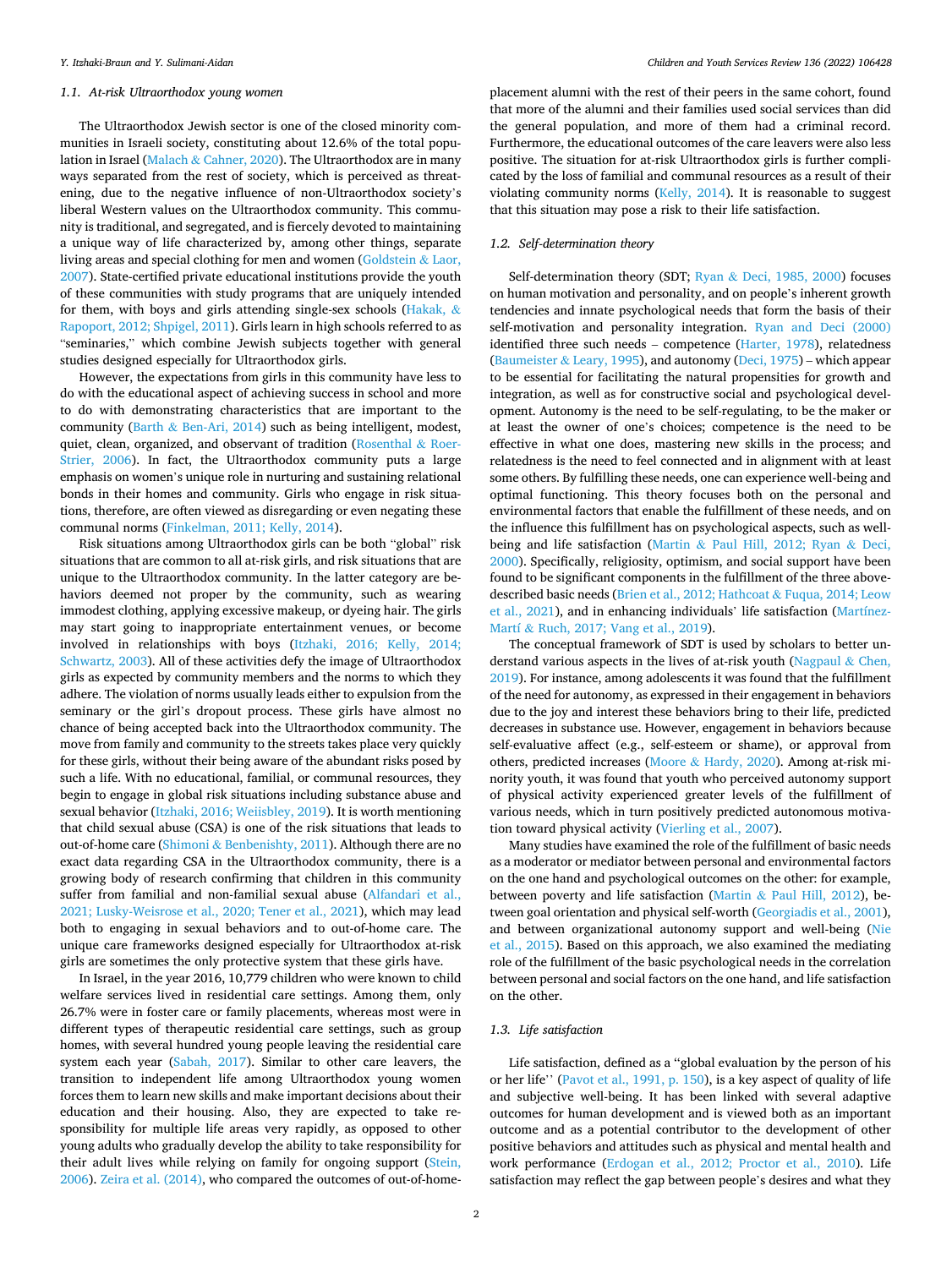have actually achieved (Andrews & [Robinson, 1991](#page-6-0)). Therefore, high life satisfaction among care leavers can lead to positive results, such as a better adjustment to adult life.

Examining the contributing factors to life satisfaction among care leavers, researchers have found that personal resources such as selfesteem and self-efficacy are positively correlated with life satisfaction. Moreover, environmental resources such as parental support and peer support have also been found to contribute to care leavers' life satisfaction [\(Dinisman, 2016; Refaeli et al., 2019\)](#page-7-0).

### *1.4. Religiosity*

The SDT framework takes into account the significance of the fulfillment of the abovementioned three psychological needs, and processes within domains such as healthcare and religion [\(Ryan](#page-7-0) & Deci, [2000\)](#page-7-0). In general, religion is considered to be a protective factor for atrisk youth both in terms of their involvement in risk behaviors [\(Isralo](#page-7-0)witz & [Reznik, 2015; Sinha et al., 2007](#page-7-0)) and in terms of psychological aspects such as hope and anxiety ([DiPierro et al., 2018\)](#page-7-0). Based on SDT, [Ryan et al. \(1993\)](#page-7-0) defined two types of religious internalization. *Introjection* represents a partial internalization of beliefs and is characterized by self and other approval-based pressures. *Identification* represents the full adoption of beliefs and is characterized by greater volition. In their study, identification was found to be correlated with lower levels of anxiety and depression and with higher levels of self-esteem, as opposed to introjection. Moreover, again based on SDT, researchers identified three main types of religious motivation: external, introjected, and identified [\(Hardy et al., 2020](#page-7-0)). Identified religious motivation is an autonomous behavior in accordance with the religious rules. External and introjected religious motivation, by contrast, are controlled behaviors in accordance with the religious rules that are motivated by socially contingent punishments or rewards and self- imposed internal affective consequences, such as shame. It has been found that whereas identified religious motivation predicts positive outcomes, such as selfesteem and purpose, external and introjected motivation do not predict positive outcomes, or negatively contribute to them [\(Hardy et al., 2020](#page-7-0)). These findings shed light on the role of religion in promoting positive development (Ebstyne-King & [Furrow, 2004](#page-7-0)), and emphasize the importance of investigating its contribution to the life satisfaction of atrisk young women from religious communities.

## *1.5. Optimism*

Optimism is a personal aspect that has been defined as the stable tendency to ''believe that good rather than bad things will happen" (Scheier & [Carver, 1985, p. 219](#page-8-0)). Studies about children and youth in distress consistently identify optimism as one of the personality traits that contributes to resilience [\(Boman et al., 2003; Song, 2003](#page-7-0)). Optimism is associated with positive outcomes in a range of life domains ([Ben-Zur et al., 2001\)](#page-7-0). For instance, optimistic students cope better with academic demands and report lower depression rates and higher wellbeing ([Chang, 2001](#page-7-0)). Optimism has also been found to be a predictor of life satisfaction in many studies (e.g., [Bailey et al., 2007; Wong](#page-6-0) & Lim, [2009; Yalçın, 2011\)](#page-6-0). Among care leavers, optimism was found to be positively correlated with adjustment and well-being [\(Sulimani-Aidan](#page-8-0)  [et al., 2013; Van Breda](#page-8-0) & Dickens, 2017). In addition, young adults who were more optimistic about their future showed better results four to five years after leaving foster care (Cashmore & [Paxman, 2006\)](#page-7-0).

#### *1.6. Supportive figure*

Resilience studies suggest that social support for young people in care plays an important role in their lives ([Wade, 2008](#page-8-0)). Social support provides tangible and non-tangible resources that can help one cope with multiple sources of stress. It includes several dimensions, such as emotional support (e.g., love and empathy), instrumental support (e.g., money and time), and informal support (e.g., guidance and advice) (Pinkerton & [Dolan, 2007\)](#page-7-0). Having a supportive figure is an important resource for all but is especially significant for young and vulnerable people in transition periods [\(Hiles et al., 2013\)](#page-7-0). Many care leavers have little, if any, direct family support or other community networks to ease their transition into independent living (Mendes  $&$  [Snow, 2016\)](#page-7-0). However, having social support from social networks is considered to be very meaningful for care leavers in their transition to adulthood [\(Goyette,](#page-7-0)  [2019\)](#page-7-0). The important role played by support can be seen in the fact that care leavers with greater social support achieve better outcomes in their adjustment to independent life ([Frimpong-Manso, 2018; Hiles et al.,](#page-7-0)  [2013\)](#page-7-0). Having a supportive contact can assist care leavers in key areas such as developing independent living skills; attaining secure and affordable housing; pursuing education, employment, and training; experiencing emotional well-being; and preventing crises. Moreover, adolescents who have higher levels of social support both during and after care show better outcomes after leaving care, such as higher life satisfaction ([Dinisman, 2016\)](#page-7-0).

# *1.7. Study goal*

The goal of this study was to examine the contribution of personal and environmental resources and the fulfillment of basic needs to the life satisfaction of a particular group of care leavers in Israel: Ultraorthodox Jewish young women. Based on SDT (Ryan & [Deci, 1985, 2000](#page-7-0)) we hypothesized that: a) religiosity, optimism, the presence of a supportive figure and the fulfillment of basic needs would contribute to higher levels of life satisfaction, and; b) the fulfillment of basic needs would mediate the relationship between personal and environmental resources on the one hand, and life satisfaction on the other.

# **2. Method**

# *2.1. Participants*

The sample consisted of 95 Ultraorthodox young women between the ages of 18 and 27 ( $M = 21.8$ ,  $SD = 2.18$ ), who were born and raised in an Ultraorthodox family and were originally part of the Ultraorthodox community. Specifically, participants were those who had previously taken part in a care framework designed especially for at-risk Ultraorthodox young women, located in the center of Israel. These young women had left care during the previous five years. The total sample of these Ultraorthodox young women was 125, and the response rate was 76%. This unique care framework is a non-governmental organization, supported by Israel's Social Welfare Ministry, that was founded as a response to girls and young women, up to the age of 21, from Ultraorthodox backgrounds who needed alternative housing arrangements as a result of emotional, psychological, and/or familial difficulties. Without a benevolent living framework, alternative care is the only solution to living on the streets. When a girl/young woman moves into the apartment, she undergoes an evaluation which is used to build a detailed, therapeutic program tailored to her needs. The therapeutic program, which is created in partnership with the girl/young woman, is implemented over the course of her residence in the housing facility.

Most of the participants (52.6%) defined themselves, religiously, as Ultraorthodox (or "Haredi"). Some (30.5%) defined themselves as "religious," some defined themselves as "traditional" (10.5%), and the rest (5.3%) defined themselves as "not religious." Most were single (63.2%), some were married (33.7%), and the rest were divorced or "other" (3.2%). Most reported having a partial or full high school diploma (44%), some reported having or pursuing a professional certificate (27.4%), some reported not finishing high school and not having a diploma (12.7%), and the rest reported having or pursuing a B.A. (10.6%). Most of them were employed (57.9%), some of them were studying (26.3%), and the rest of them did not work (14.7%). It is worth noting that none of the participants took part in military service, not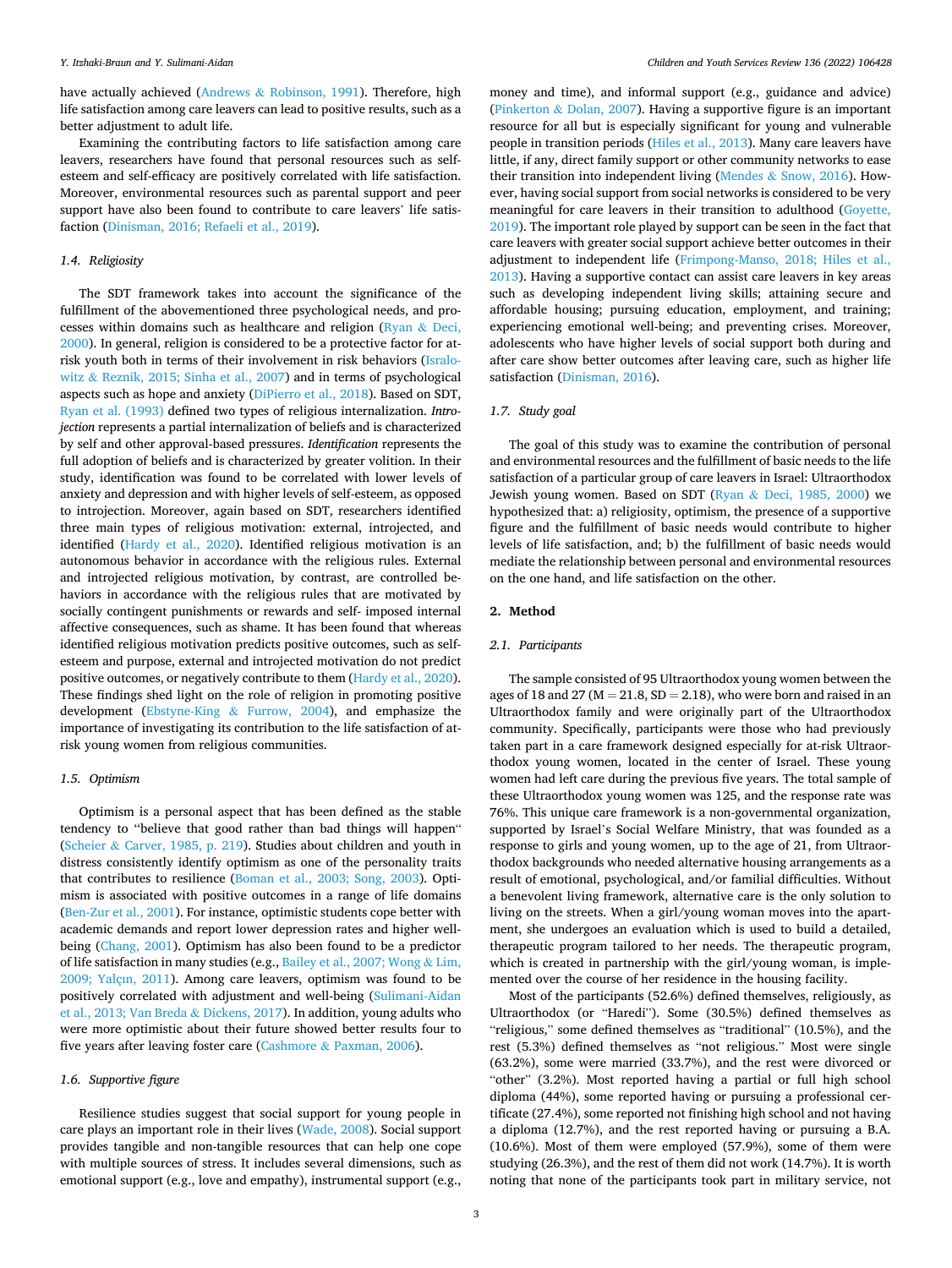even the ones who defined themselves as non-religious (i.e., religious girls are exempt from service in Israel).

# *2.2. Procedure*

The current study employed a cross-sectional survey. Questionnaires, procedures, consent forms, and instructions were reviewed and approved by the institutional review board (IRB) of the authors' university and Israel's Social Welfare Ministry. After obtaining approval from the framework head, as well as written consent from the young women who agreed to participate in the study, research assistants telephoned them to coordinate an interview time. The research assistants explained the study's goals and confirmed participants' consent to participate in the study. Those who confirmed their participation were requested to complete a self-report questionnaire (which took approximately 30 min), that was distributed via telephone. The questionnaires were on Google Forum version, and the research assistant entered the participant's answers into the electronic questionnaire during the interview. Participant agreement was voluntary, and participants were told that they were free to stop answering questions whenever they wished to.

#### *2.3. Instruments*

The survey included 34 items that describe the study variables. Life satisfaction, religiosity, and the fulfillment of basic needs were measured using validated survey instruments. The measurement of optimism, supportive figure, and perception of economic status took place via single-item researcher-designed questions, as will be further detailed.

*Life satisfaction.* Participants' life satisfaction (m = 2.93, SD = 0.65,  $\alpha$  = 0.87) was measured via the [Diener et al. \(1985\)](#page-7-0) questionnaire. The questionnaire focuses on the concept of satisfaction as one of many components of "psychological well-being." The tool does not refer to satisfaction from different areas of life, but satisfaction with life in general. It consists of 7 items such as: "I am satisfied with my life." The emphasis is on a cognitive assessment that enables respondents to judge their satisfaction with their lives by their own standards. Participants are asked to rate the extent to which they agree with each item on a 4-point Likert-type scale ranging from 1 *(never)* to 4 *(almost always)*. The total score of the scale is computed based on the mean of all items, with higher scores indicating higher life satisfaction.

*Religiosity.* Participants' religious orientation ( $M = 3.65$ ,  $SD = 0.91$ ,  $\alpha = 0.80$ ) was measured via the Age Universal Intrinsic-Extrinsic Scale (AUIES), originally developed by [Allport and Ross \(1967\),](#page-6-0) and later modified by other researchers who used simplified language so as to measure religious orientation among children and adolescents ([Gorsuch](#page-7-0)  & [Venable, 1983](#page-7-0)). In the modified version of the AUIES for the Jewish population, used in the current study, participants responded to each of the five items about their religious views such as: "Belief has a central role in my life") on a 5-point Likert-type scale, ranging from 1 *(do not agree)* to 5 *(highly agree).* Higher scores represent higher religious orientation.

*Optimism***.** Participants' optimism was measured by a single item: "When you think about your aspirations and goals for the future, how optimistic (positive) are you about your future?" Participants were asked to rate their level of optimism on a 5-point Likert-type scale ranging from 1 (*a very small extent*) to 5 (*a very great extent*). A single item has been used to measure optimism in previous studies on care leavers (e.g., [Courtney et al., 2018\)](#page-7-0), thus providing a validity test for measuring optimism with a single ordinal item in the current study.

*Supportive figure.* Based on the Israeli Social Survey (ISS) for the year 2017 ([Israeli Central Bureau of Statistics, 2018](#page-7-0)), the presence of a supportive figure in participants' lives was measured via a single selfrated item: "To what extent is there someone who supports you in different situations in your life?" Participants were asked to rate the

extent to which they had a supportive figure in their lives, on a 5-point Likert-type scale ranging from 1 *(very little)* to 5 *(very much)*.

*Basic Psychological Needs Scale.* The construct of participants' basic psychological needs (m =  $5.63$ , SD =  $0.67$ ,  $\alpha$  =  $0.81$ ) was measured via the Ryan & [Deci \(2000\)](#page-7-0) questionnaire. The questionnaire assesses an individual's sense of the fulfillment of three basic psychological needs: competence, autonomy, and relatedness. It consists of 19 items such as: "I feel like I am free to decide for myself how to live my life." Participants were asked to rate the extent to which they agreed with each item on a 7 point Likert-type scale ranging from 1 *(not at all true)* to 7 *(very true)*. The total score of the scale was computed based on the mean of all items, with higher scores indicating higher fulfillment of these three basic needs.

*Perception of economic status.* Participants' perception of their economic status ( $M = 2.98$ ,  $SD = 1.16$ ) was measured via a single item: "How would you define your economic status?" Participants were asked to rate their economic status on a 5-point Likert-type scale ranging from 1 *(very bad)* to 5 *(very good)*.

*Socio-demographics.* This questionnaire was used to examine sociodemographic characteristics such as age, place of residence, religious definition, education, and employment status.

# *2.4. Data analysis*

Three sets of analyses were conducted to examine the central hypotheses. In the first set, we used bivariate analyses (Pearson correlations) to examine the following associations: between background variables and life satisfaction; between personal aspects and life satisfaction; between social aspects and life satisfaction; and between the fulfillment of basic needs and life satisfaction. In the second set of analyses, we conducted hierarchical regressions to examine the effects of the study variables on life satisfaction. In the third set of analyses, we used a path analysis model in order to test the direct and indirect effects between the background variables and the personal, social, the fulfillment of basic needs on the one hand, and life satisfaction on the other.

#### **3. Findings**

[Table 1](#page-4-0) provides means, standard deviations, and correlations for all of the study variables. There were no missing data for any of the variables. Life satisfaction was found to be positively correlated with economic status, optimism, presence of supportive figure, and socialpsychological aspects. There was no significant correlation between age and religiosity on the one hand and life satisfaction on the other.

To examine the effects of age, economic status, religiosity, optimism, presence of supportive figure, and social-psychological aspects on life satisfaction, we conducted hierarchical regressions. The regression coefficients of the association with life satisfaction are displayed in [Table 2.](#page-4-0) In the first step, perceived economic status contributed positively to life satisfaction. This step contributed 20% to the explained variance. In the second model, both perceived economic status and optimism contributed positively to life satisfaction. This step contributed 7% to the explained variance. In the third model, perceived economic status, optimism, and having a supportive figure contributed positively to life satisfaction. This step contributed 9% to the explained variance. In the final model, the fulfillment of the basic psychological needs, perceived economic status, and having a supportive figure contributed positively to life satisfaction, whereas optimism made no contribution to life satisfaction. This step contributed 6% to the explained variance. The percentage of the total explained variance of life satisfaction by the regression analyses was 41%.

# *3.1. Path analysis modeling*

An indirect effects analysis was conducted using [Hayes \(2013\)](#page-7-0)  PROCESS macro in SPSS. The bootstrap procedure was used to further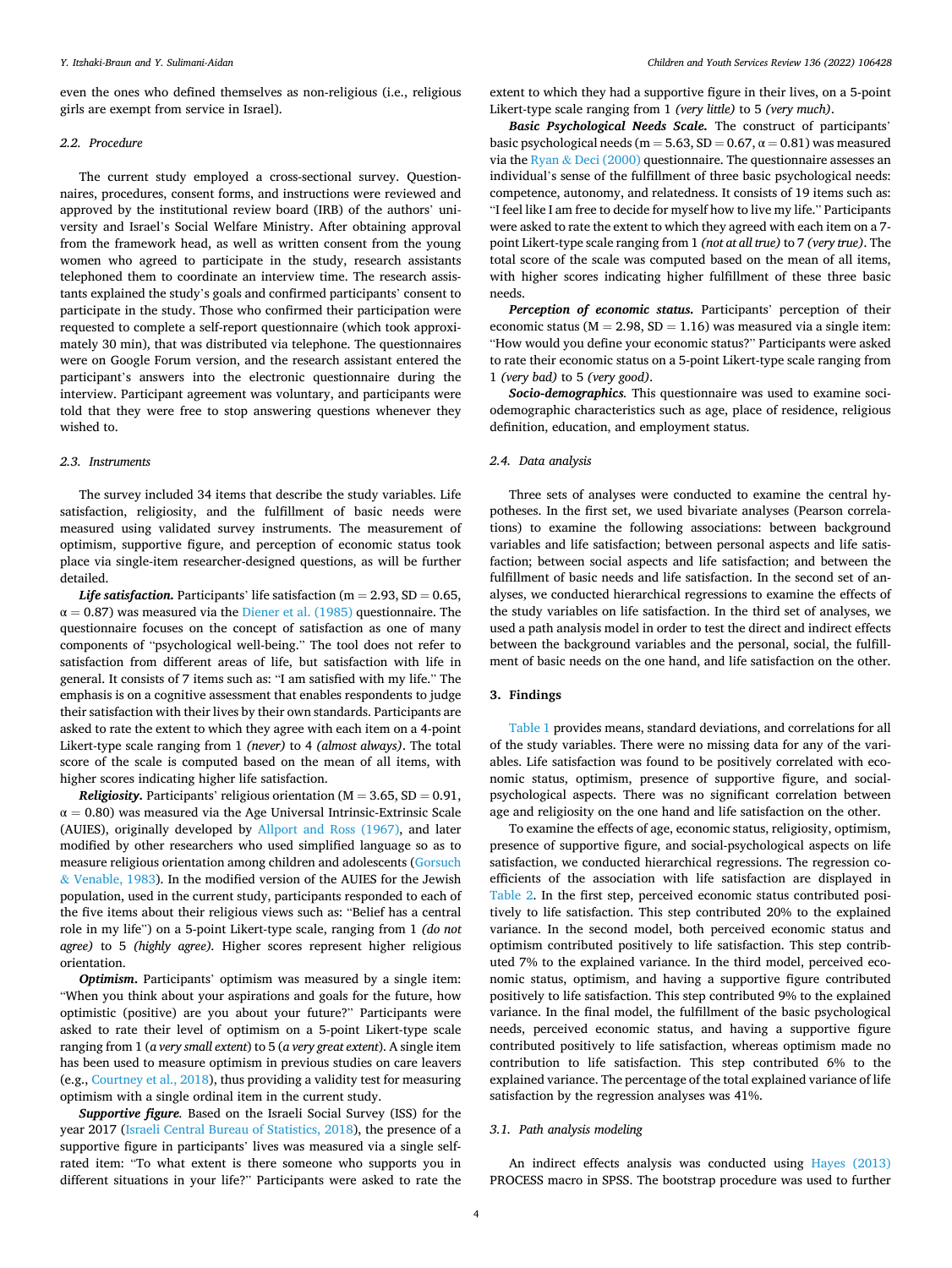#### <span id="page-4-0"></span>**Table 1**

Correlations, means and standard deviations between the study variables.

| measures                                                                                                          | M                                             | <b>SD</b>                                    |   | $\Omega$<br>▵                        | 3                                            | 4                              | 5                                                               | 6                                                    |                                                                     |
|-------------------------------------------------------------------------------------------------------------------|-----------------------------------------------|----------------------------------------------|---|--------------------------------------|----------------------------------------------|--------------------------------|-----------------------------------------------------------------|------------------------------------------------------|---------------------------------------------------------------------|
| 1. Age<br>2. Economic status<br>3. Religiousness<br>4. Optimism<br>5. Supportive figure<br>6. Basic psychological | 21.81<br>2.98<br>3.65<br>3.74<br>4.08<br>5.62 | 2.18<br>1.16<br>0.91<br>1.07<br>0.81<br>0.67 | - | $-0.21*$<br>$\overline{\phantom{a}}$ | $0.29**$<br>0.02<br>$\overline{\phantom{a}}$ | $-0.30**$<br>$0.41***$<br>0.06 | $-0.04$<br>0.09<br>0.00<br>$0.27**$<br>$\overline{\phantom{a}}$ | $-0.13$<br>$0.22*$<br>0.13<br>$0.46***$<br>$0.37***$ | $-0.00$<br>$0.44***$<br>0.12<br>$0.42***$<br>$0.39***$<br>$0.49***$ |
| needs<br>7. Life satisfaction                                                                                     | 2.93                                          | 0.65                                         |   |                                      |                                              |                                |                                                                 | $\overline{\phantom{a}}$                             |                                                                     |

\*p *<* .05, \*\* p *<* .01, \*\*\*p *<* .001.

# **Table 2**

Beta coefficients of hierarchical regressions of background variables, personal resources, and environmental resources association to life satisfaction.

|                                 | Life satisfaction |           |      |         |           |      |          |           |      |         |           |      |
|---------------------------------|-------------------|-----------|------|---------|-----------|------|----------|-----------|------|---------|-----------|------|
| Measures                        | Step I            |           |      | Step II |           |      | Step III |           |      | Step IV |           |      |
|                                 | B                 | Beta      | S.E. | B       | Beta      | S.E. | B        | Beta      | S.E. | B       | Beta      | S.E. |
| Economic status                 | 0.25              | $0.44***$ | 0.05 | 0.18    | $0.32***$ | 0.05 | 0.19     | $0.33***$ | 0.05 | 0.18    | $0.32***$ | 0.05 |
| Optimism                        |                   |           |      | 0.23    | $0.29**$  | 0.08 | 0.16     | $0.20*$   | 0.08 | 0.08    | 0.10      | 0.08 |
| Supportive<br>figure            |                   |           |      |         |           |      | 0.19     | $0.31***$ | 0.05 | 0.14    | $0.23**$  | 0.05 |
| Basic<br>psychological<br>needs |                   |           |      |         |           |      |          |           |      | 0.28    | $0.29**$  | 0.09 |
| $R^2$                           |                   | $0.20***$ |      |         | $0.26***$ |      |          | $0.35***$ |      |         | $0.41***$ |      |
| $\Delta$ R <sup>2</sup>         |                   | $0.20***$ |      |         | $0.07**$  |      |          | $0.09***$ |      |         | $0.06**$  |      |

 $*{\rm p}$  < .05,  $**{\rm p}$  < .01,  $***{\rm p}$  < .001.

evaluate the significance of the mediator. We based the estimate of the indirect effect by running 1,000 bootstrap iterations of computed samples and used a 95% confidence interval (CI). The exogenous variables were those that made a significant contribution to life satisfaction in the regression analysis: economic status, optimism, and presence of supportive figure. The endogenous variable was the fulfillment of basic needs. The target variable was life satisfaction.

presents the indirect effects. The findings point to a positive direct correlation only between economic status and life satisfaction (*β* = 0.18)*.* Optimism did not have a direct correlation with life satisfaction, but made a positive indirect contribution to life satisfaction via the fulfillment of basic needs ( $\beta$  = 0.08). Finally, the presence of a supportive figure made both a positive direct ( $\beta$  = 0.14) and indirect ( $\beta$  = 0.05) contribution to life satisfaction via the fulfillment of basic needs.

Fig. 1 presents the β coefficients of the direct effects found to be significant in the mediational model ( $p < .05$  and lower). Table 3



**Fig. 1.** Standardized results of the path analysis modeling of the effects of economic situation, optimism, supportive figure and basic psychological needs on life satisfaction.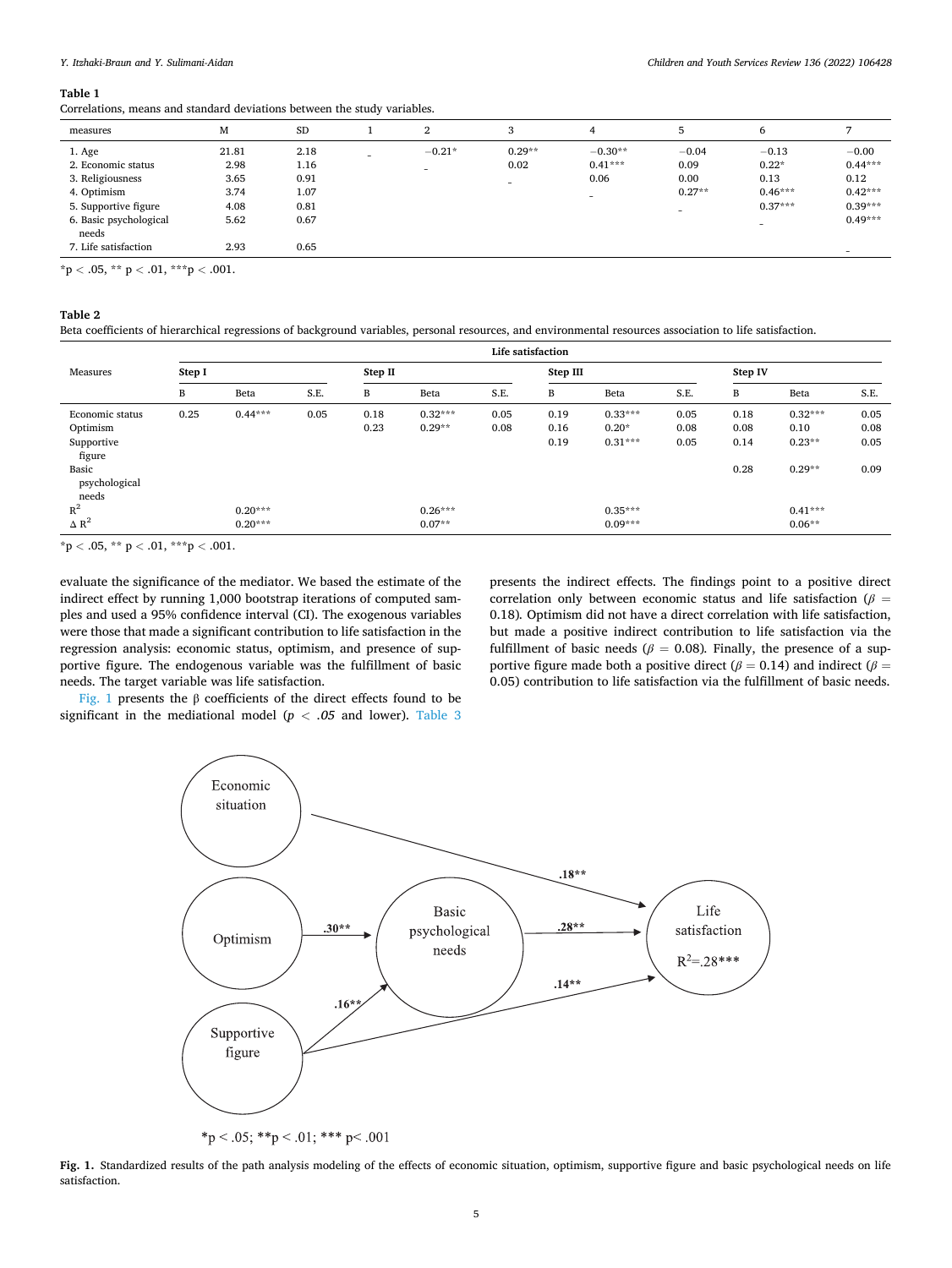#### <span id="page-5-0"></span>**Table 3**

Betas and SEs of the indirect effect of the path analysis modeling.

| Independent       | Mediator                        | Dependent            | Independent to<br>Mediator | Mediator to<br>Dependent | Direct<br>effect   | Indirect<br>effect |
|-------------------|---------------------------------|----------------------|----------------------------|--------------------------|--------------------|--------------------|
| Economic          | Basic<br>psychological<br>needs | Life<br>satisfaction | 0.03<br>(0.06)             | $0.28**$<br>(0.09)       | $0.18**$<br>(0.05) | 0.01<br>(0.02)     |
| Optimism          | Basic<br>psychological<br>needs | Life<br>satisfaction | $0.30**$<br>(0.08)         | $0.28**$<br>(0.09)       | 0.08<br>(0.08)     | $0.08*$<br>(0.03)  |
| Supportive figure | Basic<br>psychological<br>needs | Life<br>satisfaction | $0.16**$<br>(0.06)         | $0.28**$<br>(0.09)       | $0.14**$<br>(0.05) | $0.05*$<br>(0.02)  |

 $*$ p < .05,  $*$  $*$  p < .01,  $*$  $*$  $*$ p < .001.

#### **4. Discussion**

The current study's findings revealed the unique personal and environmental resources that contribute to life satisfaction among young women care leavers from the Ultraorthodox Jewish community in Israel. Based on SDT, the findings expose the important role played by the fulfilment of three basic needs – competence, relatedness, and autonomy – in promoting these young women's life satisfaction. To the best of our knowledge, the current study is the first to investigate the role of the fulfillment of these basic needs among the Ultraorthodox community, and specifically among young Ultraorthodox women who left care.

The fulfillment of these three basic psychological needs was found to make a positive direct contribution to life satisfaction. Moreover, it was found to be a mediator in the relation between optimism and presence of supportive figure on the one hand, and life satisfaction on the other. These findings are consistent with our hypothesis and are in line with SDT, emphasizing the importance of the fulfillment of basic needs for positive outcomes (Ryan & [Deci, 2000](#page-7-0)). Although the Ultraorthodox community usually prioritizes the community's needs over the individual's needs ([Shor, 1998](#page-8-0)), the fulfillment of these young women's basic individual needs seemed to be significant for their life satisfaction.

Among the background variables, higher economic status was found to make a direct positive contribution to life satisfaction. This finding is consistent with the literature about care leavers. In general, financial independence is associated with positive outcomes in adult life ([Sinclair](#page-8-0)  [et al., 2005\)](#page-8-0) because it enables young people to cope with daily challenges and pursue their future goals (Benbenishty & [Magnus, 2008](#page-6-0)). Care leavers usually have to cope with economic hardships which have been defined by them and by their case workers as one of their main challenges and, in some cases, as a barrier to their successful transition to independent adult life ([Sulimani-Aidan and Melkman, 2018; Pia](#page-8-0)[centini et al., 2014\)](#page-8-0). Among care leavers, higher economic status was found to be correlated with optimism and readiness for independent living [\(Sulimani-Aidan et al., 2013\)](#page-8-0). It is important to point out that care leavers from the Ultraorthodox community might experience even greater economic challenges given that the Ultraorthodox community comprises one of the poorest populations in Israel, with a poverty rate of more than 50% (Kliner-Kasir & [Tzahor-Shay, 2017](#page-7-0)). It is perhaps the combination of belonging to the Ultraorthodox community and leaving care that causes the economic issue to be so significant in its contribution to the young women's life satisfaction.

The personal resources that were examined in the current study were religiosity and optimism. Surprisingly, religiosity made no significant contribution to the young women's life satisfaction. Based on previous studies that found religiosity to be a contributing factor to psychological impact [\(DiPierro et al., 2018](#page-7-0)), we assumed that higher levels of religiosity would contribute to higher levels of life satisfaction among Ultraorthodox young women who left care. A possible explanation for these findings may be connected to how the young women defined their religiosity. Although all of them came from Ultraorthodox families, only half of them defined themselves as "Haredi," meaning that they were perhaps in the process of becoming less religious, similar to the process of becoming less religious that has been identified among Ultraorthodox at-risk boys ([Itzhaki et al., 2020](#page-7-0)). Moreover, the [Hardy et al. \(2020\)](#page-7-0)  definition of the three main types of religious motivation – external, introjected, and identified – may provide further explanation. Alongside educating students, the Ultraorthodox education system also socializes its young in terms of religious rules and communal norms, and is known for indoctrinating its students [\(Lipshits, 2015](#page-7-0)). That is, students are expected to accept religious roles and norms, without critically examining what they have learned. This kind of socialization may have impaired the young women's identified motivation, and caused them to develop external or introjected motivation, which did not contribute to their life satisfaction.

Optimism, as opposed to religiosity, was found to make a contribution to life satisfaction, indirectly, via the fulfillment of basic needs. Optimism is an important component for positive development and was previously found to be a predictor of psychological outcomes in the general population (e.g., [Bailey et al., 2007; Wong](#page-6-0) & Lim, 2009; Yalçın, [2011\)](#page-6-0), and among care leavers [\(Sulimani-Aidan et al., 2013; Van Breda](#page-8-0)  & [Dickens, 2017\)](#page-8-0). However, the current study's findings reveal that among Ultraorthodox young women who left care, the contribution of optimism to life satisfaction was not direct; rather, it was mediated by the fulfillment of the basic needs as defined by SDT. Recent research ([Gordeeva et al., 2020\)](#page-7-0) identified a mediating role of the fulfillment of basic needs in the connection between optimism and increased health behaviors during the COVID-19 pandemic. The current study's findings contribute to SDT in expanding the relations of optimism with increased positive psychological outcomes such as life satisfaction.

The presence of a supportive figure in the young women care leavers' lives was found to make a significant positive contribution to life satisfaction both directly and indirectly via the fulfillment of basic needs. A similar connection was found in a previous study conducted among high school students [\(Danielsen et al., 2009](#page-7-0)). However, the current study is the first to investigate this connection among care leavers in general, and among Ultraorthodox young women care leavers in particular. In society at large, social support is considered to be an important factor for care leavers' life satisfaction ([Dinisman, 2016](#page-7-0)). Among Ultraorthodox young women care leavers, however, it may be even more crucial due to the lose of familial and communal resources ([Kelly, 2014\)](#page-7-0). As such, they are likely to experience not only lower support and loneliness like many care leaver [\(Sulimani-Aidan, 2017\)](#page-8-0) but also alienation and rejection from their families, friends and community. Thus, the presence of a supportive figure in their transition to independent living seems to be critical in and of itself, but it is also important for the fulfillment of the young women's basic needs, which in turn increases their life satisfaction.

# *4.1. Limitations and future studies*

The study's limitations included challenges in reaching the target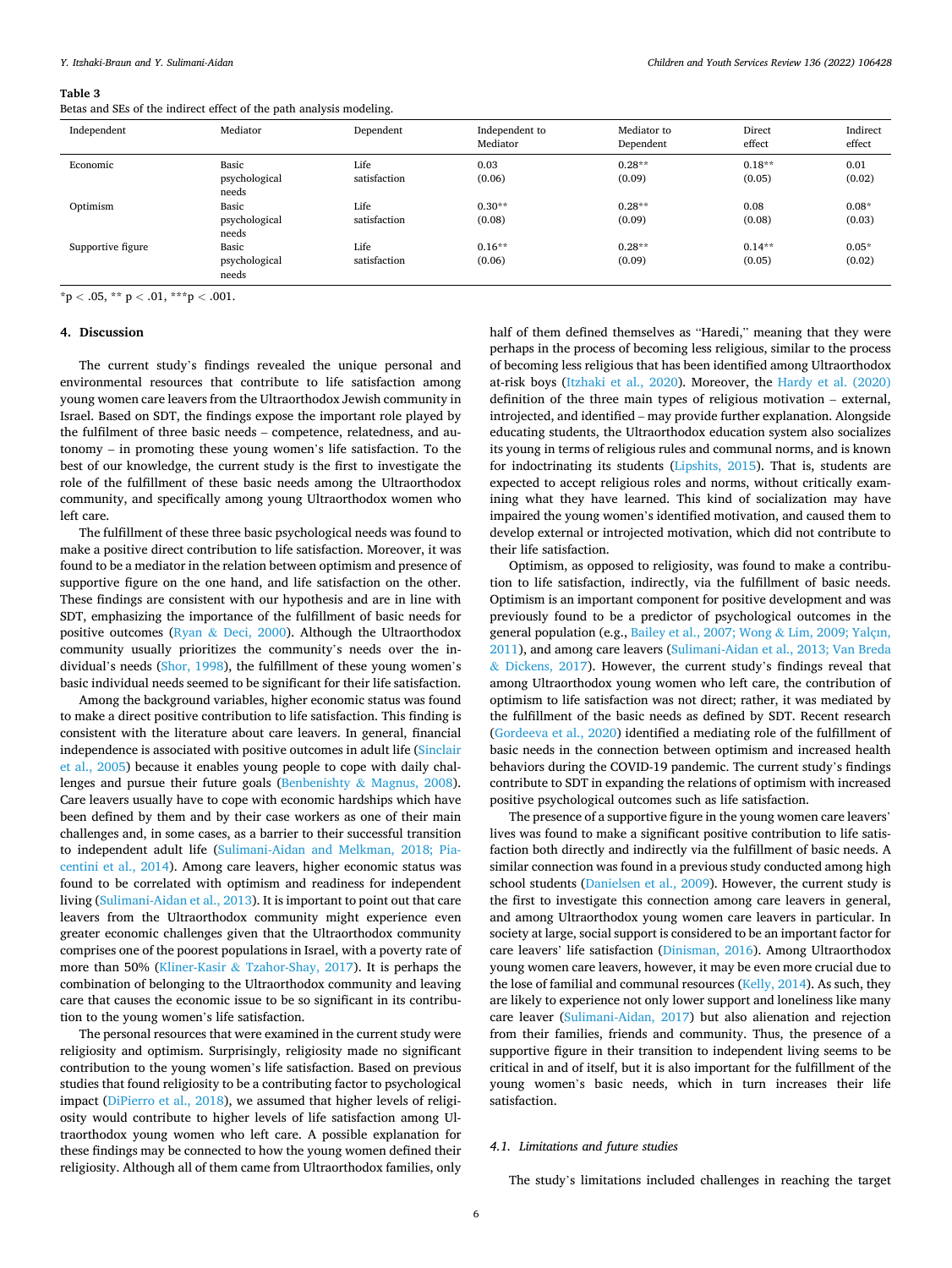<span id="page-6-0"></span>population in order to ask them to participate in the research. The young women had already started leading independent lives and were not always in touch with the care framework, which led to a relatively small sample. To meet this challenge, we had to use non-random sampling, and to conduct a telephone survey. This kind of sampling can hinder the ability to generalize from the findings, even though many quantitative research studies utilize non-random samples [\(Onwuegbuzie](#page-7-0) & Collins, [2007\)](#page-7-0). However, the findings of the current study provide initial information regarding care leavers from closed religious communities, which should be more fully elaborated upon by investigating care leavers from other religious communities (e.g., the Muslim community). Moreover, although telephone studies are acceptable in social science research, these kinds of surveys may have a social desirability effect [\(Zhang et al.,](#page-8-0)  [2017\)](#page-8-0). In future studies, we would recommend using other kinds of sampling, and other kinds of survey methods (e.g., web surveys, face-toface surveys).

Another limitation concerns the investigation of the perception of economic status, which does not include objective economic status information. Although examining economic status via perception is an acceptable form of examination in quantitative research studies (e.g., [Sürücü et al., 2021\)](#page-8-0), we recommend examining economic status in future studies in this area via the use of objective tools, in order to better understand these young women's situations. Moreover, the fact that we do not know the identity/characteristics of the supportive figure in the care leaver's life is another limitation, and future studies should request that participants identify their supportive figure. Having this information would broaden the understanding of their support systems, beyond the question of whether they receive support or not. In addition, it might be that the absence of any contribution of religiosity to life satisfaction was related to the general religiosity questionnaire that we used. Using a questionnaire that was culturally adapted to the Ultraorthodox community may have elicited other results.

To the best of our knowledge, this study was the first to address the issue of psychological aspects among care leavers from the Ultraorthodox community. As the fulfillment of basic psychological needs was found to be both a direct contributor to life satisfaction and a mediating factor, further research is needed to investigate its contribution to other psychological aspects in the lives of Ultraorthodox care leavers. Moreover, a deeper and more thorough investigation of other personal and environmental aspects that contribute to life satisfaction is needed. We recommend expanding this investigation to other closed religious groups, such as Jewish Ultraorthodox young men care leavers, or care leavers from the Muslim Arab community in Israel. Such an investigation would broaden the understanding of this unique population of care leavers from closed religious communities. In addition, the fact that religiosity was not found to be a contributing factor to the young women's life satisfaction calls for further investigation. Based on SDT, we would recommend that future studies investigate the different kinds of religious motivation among Ultraorthodox young women who leave care. As religion could potentially be a meaningful resource in increasing these young women's life satisfaction – depending on underlying motivations – it seems a construct worth further investigating.

# *4.2. Implications for practice*

From an implementation point of view, the findings of the present study point to the important role of the fulfillment of the three basic needs – competence, relatedness and autonomy – for the young women's life satisfaction. We recommend that intervention programs conducted with Ultraorthodox young women who are in care focus on helping them recognize these needs and expressing them in accordance with their individual perspectives. Professionals in the care framework could therefore help these young women find ways to fulfill these needs both during and after care.

Moreover, we recommend promoting intervention programs that focus on increasing optimism, just as other personal resources are

promoted. It should also be noted that care leavers from patriarchal, family-based societies, such as the Ultraorthodox community, experience stigma, which increases their vulnerability [\(Ibrahim, 2016](#page-7-0)). As such, it is necessary they will have non-judgmental supportive figure in their lives. Just as there is generally a supportive figure in the care framework, we recommend including in the post-leaving-care intervention program the presence of a supportive figure, such as a mentor ([Refaeli, 2020\)](#page-7-0). In the case of Ultraorthodox young women who leave care, personal and cultural sensitivity is required to ensure a proper match between mentor and care leaver, so that the relationship will be as beneficial as possible to the care leaver. Although many programs providing mentors report positive consequences such as contributions to hope, mental health empowerment, and the alleviation of anxiety and depression [\(Poon et al., 2021\)](#page-7-0), religious-based mentoring as typically provided in the Ultraorthodox community may have negative consequences, such as loneliness and lower self-esteem and well-being [\(Itz](#page-7-0)[haki, 2019\)](#page-7-0). Despite the fact that in Israel there is no legislative framework for care leavers after care, there are programs supporting them in practice until 23 years of age and older ([Strahl et al., 2021; van](#page-8-0)  [Breda et al., 2020\)](#page-8-0), and we believe that these programs should include culturally sensitive services for this unique group.

Another recommendation refers to economic opportunity. We recommend promoting intervention programs that focus on a variety of options for these young women to create opportunities that would lift their economic status. These programs should be consistent with the employment opportunities for women in the Ultraorthodox community ([Novis Deutsch,](#page-7-0) & Rubin, 2019).

In sum, the findings demonstrate the beginnings of knowledge regarding psychological aspects of care leavers from the Ultraorthodox community. In order to deepen our understanding of this unique population, further studies should investigate the contributing factors to the fulfillment of basic needs, just as other aspects of adjustment to life after leaving care. An expanded model should include other personal and environmental resources such as self-esteem, sense of community, and societal conditional regard, all of which were found to make a significant contribution to positive adjustment among other at-risk Ultraorthodox populations [\(Itzhaki et al., 2018; Itzhaki et al., 2020\)](#page-7-0).

#### **CRediT authorship contribution statement**

**Yael Itzhaki-Braun:** Formal analysis, Writing – original draft, Writing – review & editing. **Yafit Sulimani-Aidan:** Conceptualization, Methodology, Software, Data curation, Investigation.

#### **Declaration of Competing Interest**

The authors declare that they have no known competing financial interests or personal relationships that could have appeared to influence the work reported in this paper.

#### **References**

- [Alfandari, R., Enosh, G., & Rechnitzer, H. \(2021\). To split or include? Child sexual abuse](http://refhub.elsevier.com/S0190-7409(22)00064-0/h0005)  [mandate reporting in the ultra-orthodox Jewish community in Israel.](http://refhub.elsevier.com/S0190-7409(22)00064-0/h0005) *Children and [Youth Services Review, 120](http://refhub.elsevier.com/S0190-7409(22)00064-0/h0005)*, Article 105759.
- [Allport, G. W., & Ross, J. M. \(1967\). Personal religious orientation and prejudice.](http://refhub.elsevier.com/S0190-7409(22)00064-0/h0010) *Journal [of Personality and Social Psychology, 6](http://refhub.elsevier.com/S0190-7409(22)00064-0/h0010)*, 432–443.
- [Andrews, F. M., & Robinson, J. P. \(1991\). Measures of subjective well-being.](http://refhub.elsevier.com/S0190-7409(22)00064-0/h0015) *Measures of [Personality and Social Psychological Attitudes, 1](http://refhub.elsevier.com/S0190-7409(22)00064-0/h0015)*, 61–114.
- [Bailey, T. C., Eng, W., Frisch, M. B., & Snyder, C. R. \(2007\). Hope and optimism as related](http://refhub.elsevier.com/S0190-7409(22)00064-0/h0025)  to life satisfaction. *[The Journal of Positive Psychology, 2](http://refhub.elsevier.com/S0190-7409(22)00064-0/h0025)*, 168–175.
- [Barth, A., & Ben-Ari, A. \(2014\). From wallflowers to lonely trees: Divorced ultra-](http://refhub.elsevier.com/S0190-7409(22)00064-0/h0030)Orthodox women in Israel. *[Journal of Divorce and Remarriage, 55](http://refhub.elsevier.com/S0190-7409(22)00064-0/h0030)*, 423–440.
- [Baumeister, R., & Leary, M. \(1995\). The need to belong: Desire for interpersonal](http://refhub.elsevier.com/S0190-7409(22)00064-0/h0035)  [attachments as a fundamental human motivation.](http://refhub.elsevier.com/S0190-7409(22)00064-0/h0035) *Psychological Bulletin, 117*, 497–[529](http://refhub.elsevier.com/S0190-7409(22)00064-0/h0035).
- [Benbenishty, R., & Magnus, A. \(2008\). A bridge to care leavers without families:](http://refhub.elsevier.com/S0190-7409(22)00064-0/h0040)  [Evaluation of an intervention program.](http://refhub.elsevier.com/S0190-7409(22)00064-0/h0040) *Mifgash Leavoda Chinoochit-Sozialit, 28*, 45–[84](http://refhub.elsevier.com/S0190-7409(22)00064-0/h0040).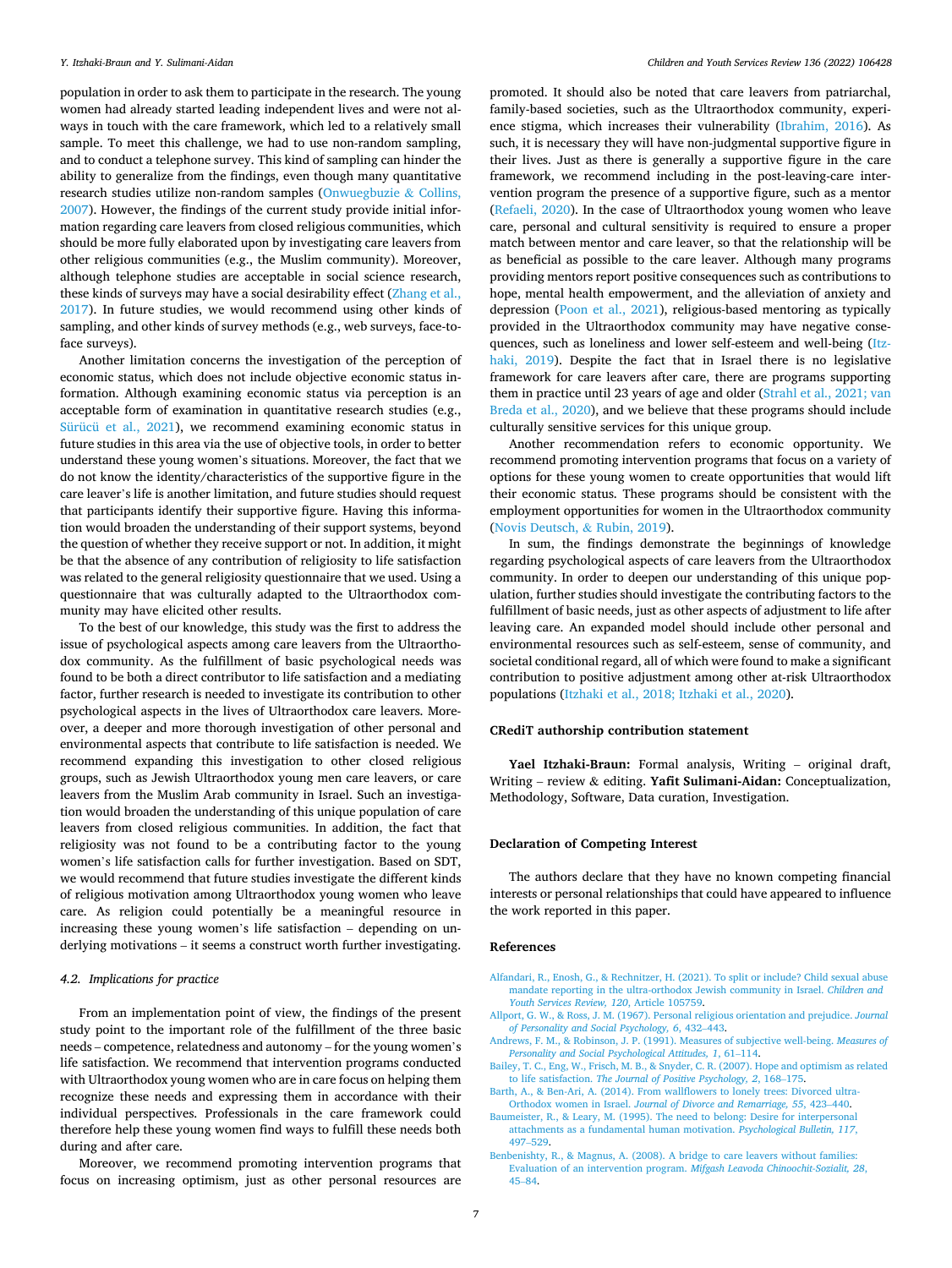#### <span id="page-7-0"></span>*Y. Itzhaki-Braun and Y. Sulimani-Aidan*

[Ben-Zur, H., Rappaport, B., Ammar, R., & Uretzky, G. \(2001\). Coping strategies, life style](http://refhub.elsevier.com/S0190-7409(22)00064-0/h0045)  [changes and pessimism after open heart surgery.](http://refhub.elsevier.com/S0190-7409(22)00064-0/h0045) *Health Social Work, 25*, 201–209.

[Boman, P., Smith, D. C., & Curtis, D. \(2003\). Effects of pessimism and explanatory style](http://refhub.elsevier.com/S0190-7409(22)00064-0/h0050)  [on development of anger in children.](http://refhub.elsevier.com/S0190-7409(22)00064-0/h0050) *School Psychology International, 24*, 80–94.

- [Brien, M., Forest, J., Mageau, G. A., Boudrias, J. S., Desrumaux, P., Brunet, L., &](http://refhub.elsevier.com/S0190-7409(22)00064-0/h0055) [Morin, E. M. \(2012\). The basic psychological needs at work scale: Measurement](http://refhub.elsevier.com/S0190-7409(22)00064-0/h0055) invariance between Canada and France. *[Applied Psychology: Health and Well-Being, 4](http://refhub.elsevier.com/S0190-7409(22)00064-0/h0055)*  [\(2\), 167](http://refhub.elsevier.com/S0190-7409(22)00064-0/h0055)–187.
- Cameron, C., Hollingworth, K., Schoon, I., van Santen, E., Schröer, W., Ristikari, T., [Pekkarinen, E. \(2018\). Care leavers in early adulthood: How do they fare in Britain,](http://refhub.elsevier.com/S0190-7409(22)00064-0/h0060)  Finland and Germany? *[Children and Youth Services Review, 87](http://refhub.elsevier.com/S0190-7409(22)00064-0/h0060)*, 163–172.

[Cashmore, J., & Paxman, M. \(2006\). Wards leaving care: Follow up five years on.](http://refhub.elsevier.com/S0190-7409(22)00064-0/h0065) *[Children Australia, 31](http://refhub.elsevier.com/S0190-7409(22)00064-0/h0065)*, 18–25.

- Chang, C.E. (Ed.). (2001). *Optimism & pessimism: Implications for theory, research and practice.* American Psychological Association.
- [Courtney, M. E., Okpych, N. J., Park, K., Harty, J., Feng, H., Torres-García, A., & Sayed, S.](http://refhub.elsevier.com/S0190-7409(22)00064-0/h0075)  (2018). *[Findings from the California Youth Transitions to Adulthood Study \(CalYOUTH\):](http://refhub.elsevier.com/S0190-7409(22)00064-0/h0075)  Conditions of youth at age 21*[. Chapin Hall at the University of Chicago](http://refhub.elsevier.com/S0190-7409(22)00064-0/h0075).
- [Danielsen, A. G., Samdal, O., Hetland, J., & Wold, B. \(2009\). School-related social](http://refhub.elsevier.com/S0190-7409(22)00064-0/h0080) support and students' perceived life satisfaction. *[The Journal of Educational Research,](http://refhub.elsevier.com/S0190-7409(22)00064-0/h0080)  102*[, 303](http://refhub.elsevier.com/S0190-7409(22)00064-0/h0080)–320.
- [Deci, E. L. \(1975\).](http://refhub.elsevier.com/S0190-7409(22)00064-0/h0085) *Intrinsic motivation*. Plenum.
- Deci, E. L., & Ryan, R. M. (1985). The general causality orientations scale: Selfdetermination in personality. *Journal of Research in Personality, 19*, 109–134. [https://](https://doi.org/10.1016/0092-6566(85)90023-6)  [doi.org/10.1016/0092-6566\(85\)90023-6](https://doi.org/10.1016/0092-6566(85)90023-6)

[Diener, E. \(1984\). Subjective Well-Being.](http://refhub.elsevier.com/S0190-7409(22)00064-0/h0095) *Psychological Bulletin, 95*(3), 542–575. [Diener, E. D., Emmons, R. A., Larsen, R. J., & Griffin, S. \(1985\). The satisfaction with life](http://refhub.elsevier.com/S0190-7409(22)00064-0/h0100)  scale. *[Journal of Personality Assessment, 49](http://refhub.elsevier.com/S0190-7409(22)00064-0/h0100)*, 71–75.

- [Dinisman, T. \(2016\). Life satisfaction in the transition from care to adulthood: The](http://refhub.elsevier.com/S0190-7409(22)00064-0/h0105) [contribution of readiness to leave care and social support.](http://refhub.elsevier.com/S0190-7409(22)00064-0/h0105) *Child & Family Social [Work, 21](http://refhub.elsevier.com/S0190-7409(22)00064-0/h0105)*, 401–411.
- [DiPierro, M., Fite, P. J., & Johnson-Motoyama, M. \(2018\). February\). The role of religion](http://refhub.elsevier.com/S0190-7409(22)00064-0/h0110)  [and spirituality in the association between hope and anxiety in a sample of Latino](http://refhub.elsevier.com/S0190-7409(22)00064-0/h0110)  youth. *Child & [Youth Care Forum, 47](http://refhub.elsevier.com/S0190-7409(22)00064-0/h0110)*, 101–114.
- [Dregan, A., & Gulliford, M. C. \(2012\). Foster care, residential care and public care](http://refhub.elsevier.com/S0190-7409(22)00064-0/h0115) [placement patterns are associated with adult life trajectories: Population-based](http://refhub.elsevier.com/S0190-7409(22)00064-0/h0115)  cohort study. *[Social Psychiatry and Psychiatric Epidemiology, 47](http://refhub.elsevier.com/S0190-7409(22)00064-0/h0115)*, 1517–1526.
- [Erdogan, B., Bauer, T. N., Truxillo, D. M., & Mansfield, L. R. \(2012\). Whistle while you](http://refhub.elsevier.com/S0190-7409(22)00064-0/h0120)  [work: A review of the life satisfaction literature.](http://refhub.elsevier.com/S0190-7409(22)00064-0/h0120) *Journal of Management, 38*, [1038](http://refhub.elsevier.com/S0190-7409(22)00064-0/h0120)–1083.
- [Ebstyne King, P., & Furrow, J. L. \(2004\). Religion as a resource for positive youth](http://refhub.elsevier.com/S0190-7409(22)00064-0/h0125)  [development: Religion, social capital, and moral outcomes.](http://refhub.elsevier.com/S0190-7409(22)00064-0/h0125) *Developmental [Psychology, 40](http://refhub.elsevier.com/S0190-7409(22)00064-0/h0125)*, 703–713.
- Finkelman, Y. (2011). Ultra-Orthodox/Haredi Education. In H. Miller, L. Grant and A. Pomson (Eds.), *International Handbook of Jewish Education* (pp. 1063-1080). Springer. doi:10.1007/978-94-007-0354-4.
- [Frimpong-Manso, K. \(2018\). Building and utilising resilience: The challenges and coping](http://refhub.elsevier.com/S0190-7409(22)00064-0/h0135)  [mechanisms of care leavers in Ghana.](http://refhub.elsevier.com/S0190-7409(22)00064-0/h0135) *Children and Youth Services Review, 87*, 52–59.
- [Georgiadis, M., Biddle, S., & Chatzisarantis, N. \(2001\). The mediating role of self](http://refhub.elsevier.com/S0190-7409(22)00064-0/h0140)[determination in the relationship between goal orientations and physical self-worth](http://refhub.elsevier.com/S0190-7409(22)00064-0/h0140)  in Greek exercisers. *[European Journal of Sport Science, 1](http://refhub.elsevier.com/S0190-7409(22)00064-0/h0140)*, 1–9.
- [Goldstein, S., & Laor, R. \(2007\). Inter-cultural perspectives on the obligation to report](http://refhub.elsevier.com/S0190-7409(22)00064-0/h0145)  [and in identifying child abuse and neglect victims. In Y. Ben-Yehuda, & M. Hovav](http://refhub.elsevier.com/S0190-7409(22)00064-0/h0145) (Eds.), *[Abuse and neglect of children in Israel](http://refhub.elsevier.com/S0190-7409(22)00064-0/h0145)* (pp. 858–888). Ashalim.
- [Gordeeva, T., Sychev, O., & Semenov, Y. \(2020\). Constructive Optimism, Defensive](http://refhub.elsevier.com/S0190-7409(22)00064-0/h0150) [Optimism, and Gender as Predictors of Autonomous Motivation to Follow Stay-at-](http://refhub.elsevier.com/S0190-7409(22)00064-0/h0150)[Home Recommendations during the COVID-19 Pandemic.](http://refhub.elsevier.com/S0190-7409(22)00064-0/h0150) *Psychology in Russia. State [of the Art, 13](http://refhub.elsevier.com/S0190-7409(22)00064-0/h0150)*, 38–54.
- [Gorsuch, R. L., & Venable, G. D. \(1983\). Development of an](http://refhub.elsevier.com/S0190-7409(22)00064-0/h0155) "Age Universal" I-E scale. *[Journal for the Scientific Study of Religion, 22](http://refhub.elsevier.com/S0190-7409(22)00064-0/h0155)*, 181–187.
- [Goyette, M. \(2019\). Social Networks and Social Support in the Transition to Adulthood.](http://refhub.elsevier.com/S0190-7409(22)00064-0/h0160)  In V. Mann-Feder, & M. Goyette (Eds.), *[Leaving care and the transition to adulthood:](http://refhub.elsevier.com/S0190-7409(22)00064-0/h0160) [International contributions to theory, research and practice](http://refhub.elsevier.com/S0190-7409(22)00064-0/h0160)* (pp. 31–50). Oxford [University Press](http://refhub.elsevier.com/S0190-7409(22)00064-0/h0160).
- [Hakak, Y., & Rapoport, T. \(2012\). Excellence or equality in the name of God? The case of](http://refhub.elsevier.com/S0190-7409(22)00064-0/h0165)  [ultra-Orthodox enclave education in Israel.](http://refhub.elsevier.com/S0190-7409(22)00064-0/h0165) *The Journal of Religion, 92*, 251–276.
- Hardy, S. A., Nelson, J. M., Frandsen, S. B., Cazzell, A. R., & Goodman, M. A. (2020). Adolescent Religious Motivation: A Self-Determination Theory Approach. *The International Journal for the Psychology of Religion*. [https://doi.org/10.1080/](https://doi.org/10.1080/10508619.2020.1844968) [10508619.2020.1844968](https://doi.org/10.1080/10508619.2020.1844968)
- [Harter, S. \(1978\). Effectance motivation reconsidered. Toward a developmental model.](http://refhub.elsevier.com/S0190-7409(22)00064-0/h0175) *[Human Development, 21](http://refhub.elsevier.com/S0190-7409(22)00064-0/h0175)*, 34–64.
- [Hathcoat, J. D., & Fuqua, D. R. \(2014\). Initial development and validation of the Basic](http://refhub.elsevier.com/S0190-7409(22)00064-0/h0180)  [Psychological Needs Questionnaire](http://refhub.elsevier.com/S0190-7409(22)00064-0/h0180)–Religiosity/Spirituality. *Psychology of Religion [and Spirituality, 6](http://refhub.elsevier.com/S0190-7409(22)00064-0/h0180)*(1), 53–63.
- Hayes, A. F. (2013). *[Introduction to mediation, moderation, and conditional process analysis:](http://refhub.elsevier.com/S0190-7409(22)00064-0/h0185)  [A regression-based approach](http://refhub.elsevier.com/S0190-7409(22)00064-0/h0185)*. Guilford Press.
- [Hiles, D., Moss, D., Wright, J., & Dallos, R. \(2013\). Young people](http://refhub.elsevier.com/S0190-7409(22)00064-0/h0190)'s experience of social [support during the process of leaving care: A review of the literature.](http://refhub.elsevier.com/S0190-7409(22)00064-0/h0190) *Children and [Youth Services Review, 35](http://refhub.elsevier.com/S0190-7409(22)00064-0/h0190)*, 2059–2071.
- [Ibrahim, R. W. \(2016\). Cast out and punished: The experiences of care leavers in Jordan.](http://refhub.elsevier.com/S0190-7409(22)00064-0/h0195)  In P. Mendes, & P. Snow (Eds.), *[Young people transitioning from out-of-home care](http://refhub.elsevier.com/S0190-7409(22)00064-0/h0195)*. [Houndmills: Palgrave Macmillan.](http://refhub.elsevier.com/S0190-7409(22)00064-0/h0195)
- Israeli Central Bureau of Statistics. (2018). *Social survey- Introduction and methodological appendix*. Central Bureau of Statistics (Hebrew).

#### *Children and Youth Services Review 136 (2022) 106428*

[Isralowitz, R., & Reznik, A. \(2015\). Impact of religious education and religiosity on](http://refhub.elsevier.com/S0190-7409(22)00064-0/h0205)  [adolescent alcohol use and risk-taking behavior.](http://refhub.elsevier.com/S0190-7409(22)00064-0/h0205) *Religious Education, 110*, 303–310.

- Itzhaki, Y. (2016). In *[The contribution of personal, social and communal resources to](http://refhub.elsevier.com/S0190-7409(22)00064-0/h9005) [adjustment explanation of drop out youth to the life in the Ultraorthodox sector](http://refhub.elsevier.com/S0190-7409(22)00064-0/h9005)*. Ramat [Gan, Israel \(Hebrew\): Bar-Ilan University.](http://refhub.elsevier.com/S0190-7409(22)00064-0/h9005)
- [Itzhaki, Y., Itzhaki, H., & Yablon, Y. B. \(2018\). The contribution of parental and societal](http://refhub.elsevier.com/S0190-7409(22)00064-0/h9006)  [conditional regard to adjustment of high school dropouts.](http://refhub.elsevier.com/S0190-7409(22)00064-0/h9006) *Journal of Adolescence, 62*, 151–[161](http://refhub.elsevier.com/S0190-7409(22)00064-0/h9006).
- [Itzhaki, Y. \(2019\). The different role of mentor support along the high-school dropout](http://refhub.elsevier.com/S0190-7409(22)00064-0/h9007)  process. *Youth & [Society, 51](http://refhub.elsevier.com/S0190-7409(22)00064-0/h9007)*(7), 981–1008.
- [Itzhaki, Y., Yablon, Y. B., & Itzhaki, H. \(2020\). Becoming less religious \(BLR\) and well](http://refhub.elsevier.com/S0190-7409(22)00064-0/h9008)being among high school dropouts. *[Psychology of Religion and Spirituality, 10](http://refhub.elsevier.com/S0190-7409(22)00064-0/h9008)*(1), 45–[54](http://refhub.elsevier.com/S0190-7409(22)00064-0/h9008).
- [Kashty, I., Gruper, E. N., & Shlasky, S. \(2008\).](http://refhub.elsevier.com/S0190-7409(22)00064-0/h0210) *Residential care towards the next century: [Planning and developing educational facilities \(Committee report\)](http://refhub.elsevier.com/S0190-7409(22)00064-0/h0210)*. Tel-Aviv, Israel: [Ministry of Education](http://refhub.elsevier.com/S0190-7409(22)00064-0/h0210).
- [Kelly, A. \(2014\). Risk characteristics, religion and gender among Ultra-Orthodox youth](http://refhub.elsevier.com/S0190-7409(22)00064-0/h0215)  [An Ecological model. In E. Gruppper, & S. Romi \(Eds.\),](http://refhub.elsevier.com/S0190-7409(22)00064-0/h0215) *Children and youth at risk [situation in Israel, 1](http://refhub.elsevier.com/S0190-7409(22)00064-0/h0215)* (pp. 190–212). Mofet.
- Kliner-Kasir, N., & Tzahor-Shay, A. (2017). Culture and poverty in Haredi society-Aspects of poverty in Haredi society. Retrieved from: *The Haredi Institute for Policy Studies.* [https://machon.org.il/wp-content/uploads/2019/07/d7a2d79c-d7aad7a](https://machon.org.il/wp-content/uploads/2019/07/d7a2d79c-d7aad7a8d791d795d7aa-d795d7a2d795d7a0d799-d791d797d791d7a8d794-d794d797d7a8d793d799d7aa-d794d799d791d798d799d79d-d7a9d795d7a0.pdf) [8d791d795d7aa-d795d7a2d795d7a0d799-d791d797d791d7a8d794-d794d797d7a](https://machon.org.il/wp-content/uploads/2019/07/d7a2d79c-d7aad7a8d791d795d7aa-d795d7a2d795d7a0d799-d791d797d791d7a8d794-d794d797d7a8d793d799d7aa-d794d799d791d798d799d79d-d7a9d795d7a0.pdf) [8d793d799d7aa-d794d799d791d798d799d79d-d7a9d795d7a0.pdf](https://machon.org.il/wp-content/uploads/2019/07/d7a2d79c-d7aad7a8d791d795d7aa-d795d7a2d795d7a0d799-d791d797d791d7a8d794-d794d797d7a8d793d799d7aa-d794d799d791d798d799d79d-d7a9d795d7a0.pdf).
- [Leow, K., Lynch, M. F., & Lee, J. \(2021\). Social support, basic psychological needs, and](http://refhub.elsevier.com/S0190-7409(22)00064-0/h0225)  [social well-being among older cancer survivors.](http://refhub.elsevier.com/S0190-7409(22)00064-0/h0225) *The International Journal of Aging and [Human Development, 92](http://refhub.elsevier.com/S0190-7409(22)00064-0/h0225)*(1), 100–114.
- [Lipshits, H. \(2015\). Budgeting for Ultra-Orthodox Education](http://refhub.elsevier.com/S0190-7409(22)00064-0/h0230)—The Failure of Ultra-[Orthodox Politics, 1996](http://refhub.elsevier.com/S0190-7409(22)00064-0/h0230)–2006. *Israel Studies, 20*, 135–162.
- Lusky-Weisrose, E., Marmor, A., & Tener, D. (2020). Sexual abuse in the Orthodox Jewish community: A literature review. *Trauma, Violence, & Abuse,*. [https://doi.org/](https://doi.org/10.1177/1524838020906548)  [10.1177/1524838020906548](https://doi.org/10.1177/1524838020906548)
- Malach, G. & Cahner, L. (2020). *The yearbook of ultra-Orthodox society- Population.* The Jerusalem: Israel, The Democratic Israeli Institution (In Hebrew). Retrieved from: [https://www.idi.org.il/haredi/2020/?chapter](https://www.idi.org.il/haredi/2020/?chapter=32829)=32829.
- [Martin, K. D., & Paul Hill, R. \(2012\). Life satisfaction, self-determination, and](http://refhub.elsevier.com/S0190-7409(22)00064-0/h0245)  [consumption adequacy at the bottom of the pyramid.](http://refhub.elsevier.com/S0190-7409(22)00064-0/h0245) *Journal of Consumer Research, 38*[, 1155](http://refhub.elsevier.com/S0190-7409(22)00064-0/h0245)–1168.
- [Martínez-Martí, M. L., & Ruch, W. \(2017\). Character strengths predict resilience over and](http://refhub.elsevier.com/S0190-7409(22)00064-0/h0250)  [above positive affect, self-efficacy, optimism, social support, self-esteem, and life](http://refhub.elsevier.com/S0190-7409(22)00064-0/h0250) satisfaction. *[The Journal of Positive Psychology, 12](http://refhub.elsevier.com/S0190-7409(22)00064-0/h0250)*(2), 110–119.
- Mendes, P., & Snow, P. (Eds.). (2016). *[Young people transitioning from out-of-home care](http://refhub.elsevier.com/S0190-7409(22)00064-0/h0255)*. [Palgrave Macmillan: Houndmills.](http://refhub.elsevier.com/S0190-7409(22)00064-0/h0255)
- [Moore, J. P., & Hardy, S. A. \(2020\). Longitudinal relations between substance use](http://refhub.elsevier.com/S0190-7409(22)00064-0/h0260)  [abstinence motivations and substance use behaviors in adolescence: A self](http://refhub.elsevier.com/S0190-7409(22)00064-0/h0260)[determination theory approach.](http://refhub.elsevier.com/S0190-7409(22)00064-0/h0260) *Journal of Personality, 88*, 735–747.
- [Nagpaul, T., & Chen, J. \(2019\). Self-determination theory as a Framework for](http://refhub.elsevier.com/S0190-7409(22)00064-0/h0265)  [understanding needs of youth at-risk: Perspectives of social service professionals and](http://refhub.elsevier.com/S0190-7409(22)00064-0/h0265)  the youth themselves. *[Children and Youth Services Review, 99](http://refhub.elsevier.com/S0190-7409(22)00064-0/h0265)*, 328–342.
- [Nie, Y., Chua, B. L., Yeung, A. S., Ryan, R. M., & Chan, W. Y. \(2015\). The importance of](http://refhub.elsevier.com/S0190-7409(22)00064-0/h0270)  [autonomy support and the mediating role of work motivation for well-being: Testing](http://refhub.elsevier.com/S0190-7409(22)00064-0/h0270)  [self-determination theory in a Chinese work organisation.](http://refhub.elsevier.com/S0190-7409(22)00064-0/h0270) *International Journal of [Psychology, 50](http://refhub.elsevier.com/S0190-7409(22)00064-0/h0270)*, 245–255.
- Novis Deutsch, N., & Rubin, O. (2019). Ultra-Orthodox women pursuing higher education: Motivations and challenges. *Studies in Higher Education, 44*(9), 1519–1538.<https://doi.org/10.1080/03075079.2018.1453792>
- [Onwuegbuzie, A. J., & Collins, K. M. \(2007\). A typology of mixed methods sampling](http://refhub.elsevier.com/S0190-7409(22)00064-0/h0280) [designs in social science research.](http://refhub.elsevier.com/S0190-7409(22)00064-0/h0280) *The Qualitative Report, 12*, 281–316.
- [Pavot, W., Diener, E., Colvin, C., & Sandvik, E. \(1991\). Further validation of the](http://refhub.elsevier.com/S0190-7409(22)00064-0/h0285) [Satisfaction with Life Scale: Evidence for the cross-method convergence of well](http://refhub.elsevier.com/S0190-7409(22)00064-0/h0285)being measures. *[Journal of Personality Assessment, 57](http://refhub.elsevier.com/S0190-7409(22)00064-0/h0285)*, 149–161.
- [Piacentini, M. G., Hibbert, S. A., & Hogg, M. K. \(2014\). Consumer resource integration](http://refhub.elsevier.com/S0190-7409(22)00064-0/h0290) [amongst vulnerable consumers: Care leavers in transition to independent living.](http://refhub.elsevier.com/S0190-7409(22)00064-0/h0290)  *[Journal of Marketing Management, 30](http://refhub.elsevier.com/S0190-7409(22)00064-0/h0290)*, 201–219.

[Pinkerton, J., & Dolan, P. \(2007\). Family support, social capital, resilience and](http://refhub.elsevier.com/S0190-7409(22)00064-0/h0295)  adolescent coping. *Child & [Family Social Work, 12](http://refhub.elsevier.com/S0190-7409(22)00064-0/h0295)*, 219–228.

- [Poon, C., Christensen, K. M., & Rhodes, J. E. \(2021\). A Meta-analysis of the Effects of](http://refhub.elsevier.com/S0190-7409(22)00064-0/h0299) Mentoring on Youth in Foster Care. *[Journal of Youth and Adolescence, 50](http://refhub.elsevier.com/S0190-7409(22)00064-0/h0299)*(9), [1741](http://refhub.elsevier.com/S0190-7409(22)00064-0/h0299)–1756.
- [Proctor, C., Linley, P. A., & Maltby, J. \(2010\). Very happy youths: Benefits of very high](http://refhub.elsevier.com/S0190-7409(22)00064-0/h0300)  [life satisfaction among adolescents.](http://refhub.elsevier.com/S0190-7409(22)00064-0/h0300) *Social Indicators Research, 98*, 519–532.
- [Refaeli, T. \(2020\). Needs and availability of support among care-leavers: A mixed](http://refhub.elsevier.com/S0190-7409(22)00064-0/h0305)methods study. *Child & [Family Social Work, 25](http://refhub.elsevier.com/S0190-7409(22)00064-0/h0305)*, 412–420.
- [Refaeli, T., Benbenishty, R., & Zeira, A. \(2019\). Predictors of life satisfaction among care](http://refhub.elsevier.com/S0190-7409(22)00064-0/h0310)  [leavers: A mixed-method longitudinal study.](http://refhub.elsevier.com/S0190-7409(22)00064-0/h0310) *Children and Youth Services Review, 99*, 146–[155](http://refhub.elsevier.com/S0190-7409(22)00064-0/h0310).
- [Rosenthal, M. K., & Roer-Strier, D. \(2006\).](http://refhub.elsevier.com/S0190-7409(22)00064-0/h0315) "What sort of an adult would you like your child to be?": Mothers' [developmental goals in different cultural communities in](http://refhub.elsevier.com/S0190-7409(22)00064-0/h0315)  Israel. *[International Journal of Behavioral Development, 30](http://refhub.elsevier.com/S0190-7409(22)00064-0/h0315)*, 517–528.
- Ryan, R. M., & Deci, E. L. (2000). Self-determination theory and the facilitation of intrinsic motivation, social development, and well-being. *American Psychologist*, *55*, 68-78. Retrieved from [https://doi.org/10.1037/0003-066X.55.1.68.](https://doi.org/10.1037/0003-066X.55.1.68)
- [Ryan, R. M., Rigby, S., & King, K. \(1993\). Two types of religious internalization and their](http://refhub.elsevier.com/S0190-7409(22)00064-0/h0325)  [relations to religious orientations and mental health.](http://refhub.elsevier.com/S0190-7409(22)00064-0/h0325) *Journal of Personality and Social [Psychology, 65](http://refhub.elsevier.com/S0190-7409(22)00064-0/h0325)*, 586–596.